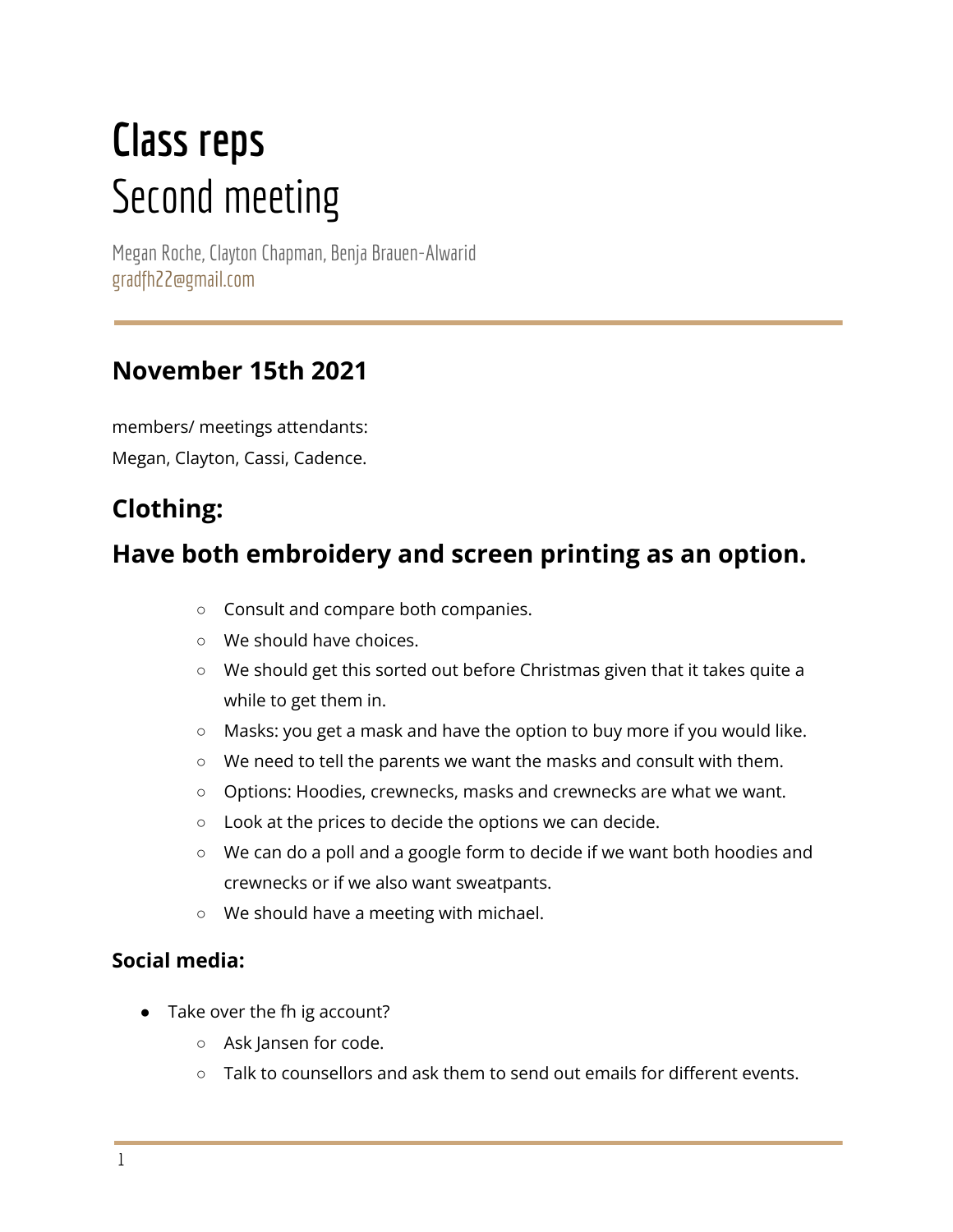- Make an email for grade twelves saying : here's our facebook and were doing a cookie drive and need people to bake cookies, come and check in because we're going to be doing a poll for grad clothing, and here's where the grad board is ...
- Cookie drive is done mostly by social media , ask counsellors to send it out? Make a pamphlet, talk to people.
- Talk to parents and local news centers to distribute our messages and event updates.
- disco?
- Nut free cookies:
	- We should have a nut free option but cannot guarantee that there's no nuts near where they are being made.
	- Parents and family members or friends are allowed to bake as well but we want the majority of it to be grads and we want to reduce the amount of store bought cookies.
- We reiterated the ideas we have for fundraisers: can be found in the first meeting notes.
- Talk to treasurer:
	- ask how they want their budget to be used and what their plan is.
- Yearbook:
	- Have a slideshow at prom and cap and gown instead of a yearbook and we all get a USB.
	- We need someone to take this on.
	- If we do a yearbook we need to have someone take that on as well.
	- Have an interviewer?
	- Talk to Toews to get photos.